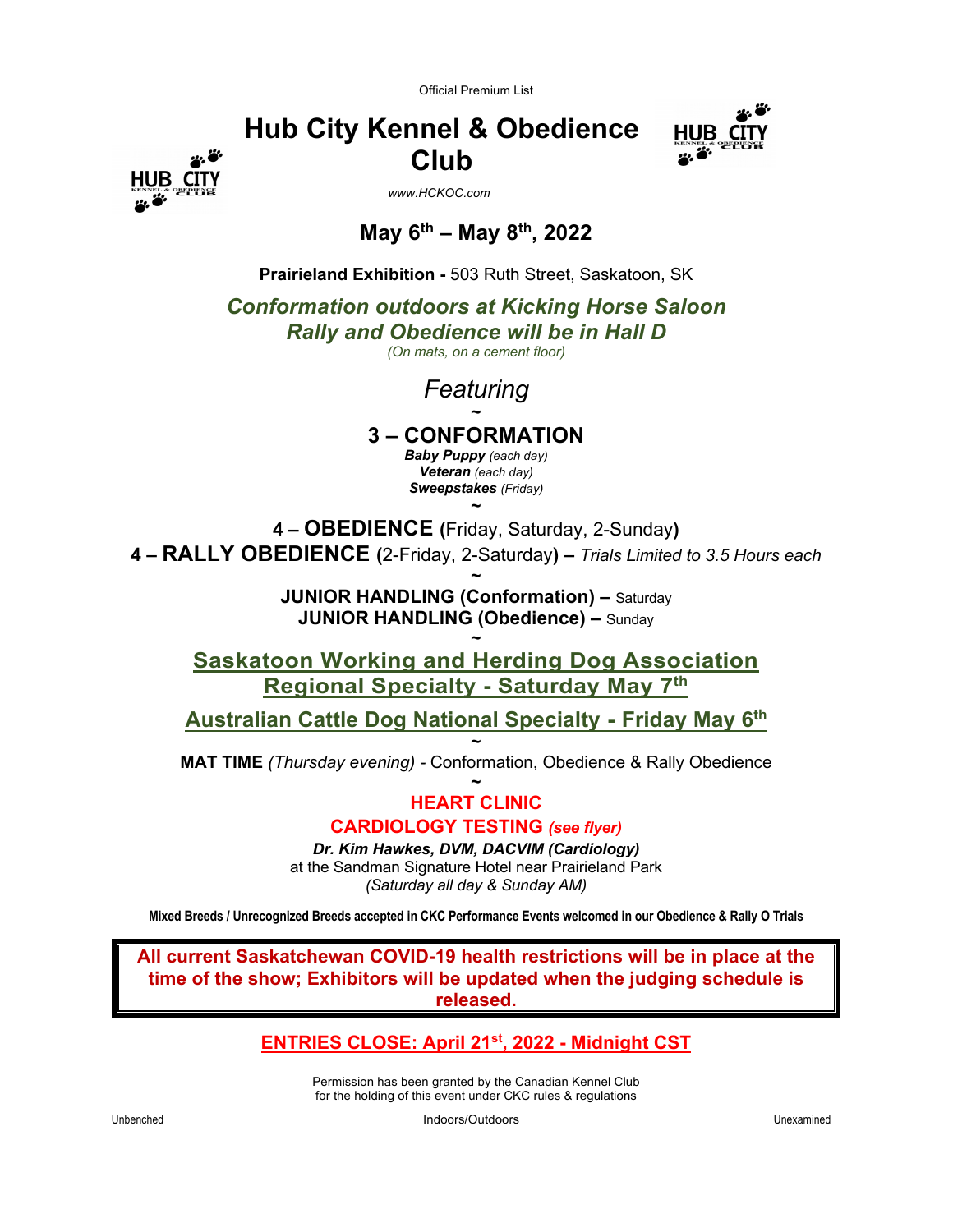# **Hub City Kennel & Obedience Club**

| <b>CLUB OFFICIALS</b><br>President:<br>Vice-President:             | <b>Elizabeth Philips</b><br><b>Larry Anderson</b> | Secretary: Lori McGeary<br>Treasurer: Deb Zacharias |
|--------------------------------------------------------------------|---------------------------------------------------|-----------------------------------------------------|
| <b>SHOW COMMITTEE</b><br>Show Chair:<br><b>Chief Ring Steward:</b> | <b>Larry Anderson</b><br><b>Deb Zacharias</b>     | <b>Obedience Chair: Elizabeth Philips</b>           |
| <b>Show Superintendent:</b><br><b>Show Complaints:</b>             | <b>Dee Culbert</b>                                | Elizabeth Phillips, Larry Anderson, Dee Culbert     |

#### **EVENT SECRETARY (**to whom all entries must be sent**):**

**TKO Show Services** 1219 - 18A Street NE **Ph:** 403-651-7789

Calgary, AB T2E 4W5 **Email:** TKOShowServices@gmail.com

#### **Canadian Kennel Club:**

Jeff Cornett, Executive Director, #400, 200 Ronson Drive, Etobicoke, ON M9W 5Z9 416-675-5511

**Canadian Kennel Club - Director for Saskatchewan:**

David Gilmour – White City, SK

**Canadian Kennel Club - Dog Show Rep for Saskatchewan (**Conformation**):** Val Bandas – Craven, SK

**Canadian Kennel Club - Dog Show Rep for Saskatchewan (**Obedience/Rally**):**Shelly Campbell – Saskatoon, SK

**Canadian Kennel Club - Dog Show Rep for Saskatchewan (**Junior Handling**):**Katelyn Sutton – Saskatoon, SK

#### **Official Veterinarian:**

Small Animal Clinic – University of Saskatchewan -- 306-966-7126 (On call only)

**Official Photographer:** Faye Unrau – Winnipeg, MB -- 204-774-3441 faye@4ufarms.ca [Candids and Portraits available]

#### **Candid Photographer**

Lisa Wysminity-jumpstartimagery@gmail.com

#### **JUDGING PANEL**

| <b>CONFORMATION</b>                |                  |  |
|------------------------------------|------------------|--|
| <b>RAYMOND LARIVIERE</b>           | Regina, SK       |  |
| <b>MARG MORAN MCQUINN</b>          | Pilot Butte, SK  |  |
| <b>RICHARD PAQUETTE</b>            | Azilda, ON       |  |
| <b>YVONNE SAVARD</b>               | Pitt Meadows, BC |  |
| <b>CORINNE WALKER</b>              | Morden, MB       |  |
| <b>LEE WHITTIER</b>                | Vancouver, WA    |  |
| <b>OBEDIENCE / RALLY OBEDIENCE</b> |                  |  |
| <b>MARGARET CHANDLER</b>           | Surrey, BC       |  |
| <b>SUSAN DES COTES</b>             | Mono, ON         |  |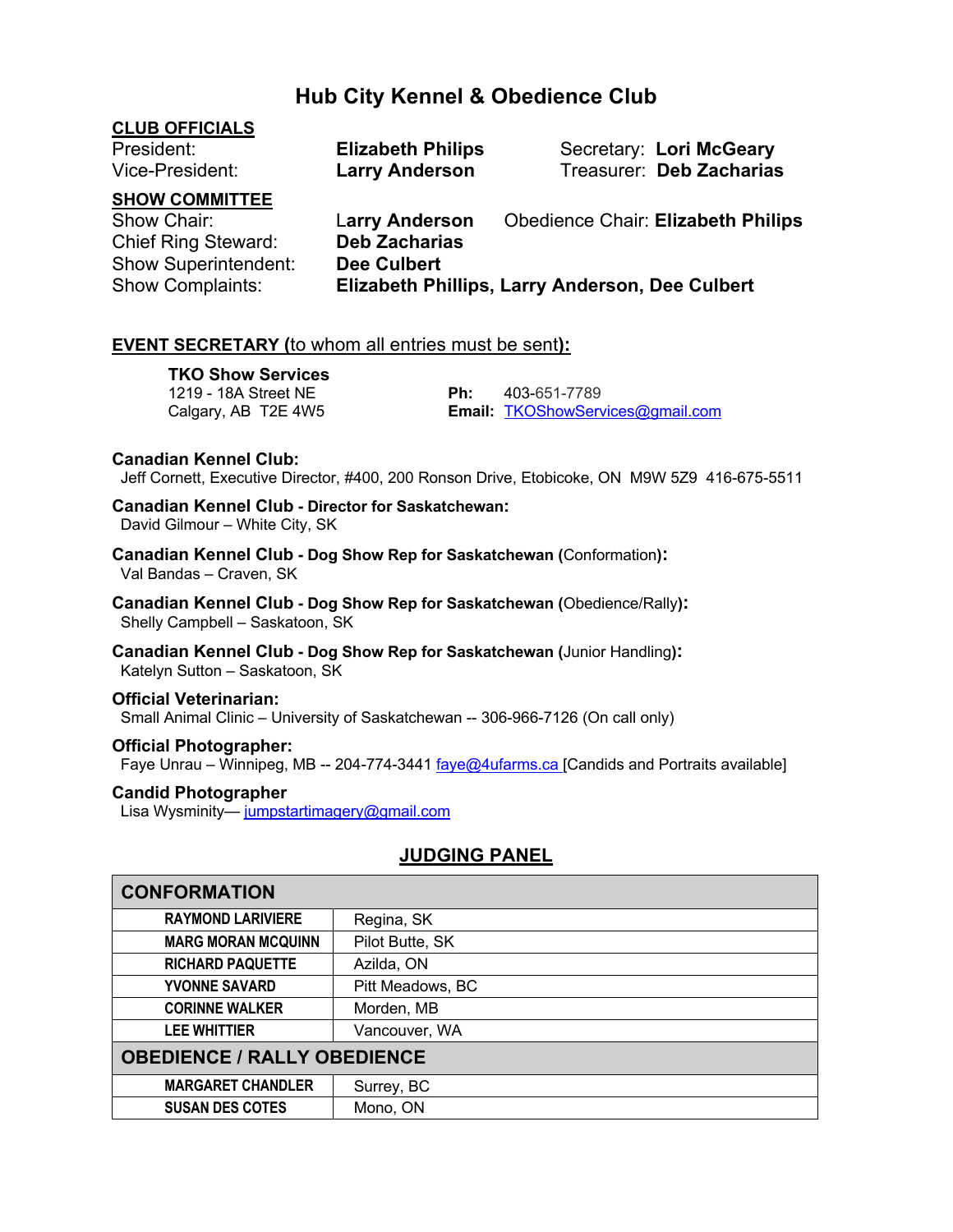|                            | <b>Friday</b>         | <b>Saturday</b>      | <b>Sunday</b> |
|----------------------------|-----------------------|----------------------|---------------|
| Group 1                    | Paquette              | Lariviere            | Savard        |
| Group 2                    | Whittier / Lariviere* | Walker               | Savard        |
| Group 3                    | Whittier              | Lariviere            | Walker        |
| Group 4                    | Lariviere             | Whittier             | Walker        |
| Group 5                    | McQuinn / Paquette**  | Whittier             | Lariviere     |
| Group 6                    | Whittier              | Walker               | Savard        |
| Group 7                    | <b>McQuinn</b>        | Walker / Paquette*** | Lariviere     |
| General<br><b>Specials</b> | <b>Paquette</b>       | <b>Whittier</b>      | <b>Savard</b> |

# **CONFORMATION JUDGING ASSIGNMENTS**

\* **Friday, Group 2 – Whittier:** Afghan Hound, Basenji, Beagle, Dachshund (ML), Dachshund (MS), Dachshund (MW), Dachshund (SL), Dachshund (SS), Dachshund (SW), Greyhound, Irish Wolfhound, Otterhound, Rhodesian Ridgeback, Saluki, Whippet

\* **Friday, Group 2 – Lariviere:** The remainder of the Group and Group Judging

\*\* **Friday, Group 5 – McQuinn:** Affenpinsher, American Eskimo Dog (Toy), Cavalier King Charles Spaniel, Chihuahua (Long Coat), Chihuahua (Short Coat), Chinese Crested, Coton de Tulear, English Toy Spaniel, Griffon (Brussels),Havanese, Italian Greyhound, Japanese Chin, Maltese, Poodle (Toy), Toy Manchester Terrier, Xoloitzcuintli (Toy)

\*\* **Friday, Group 5 – Paquette:** The remainder of the Group and Group Judging

\*\*\* **Saturday, Group 7 – Walker:** Australian Cattle Dog

\*\*\* **Saturday, Group 7 – Paquette:** The remainder of the Group and Group Judging

#### **OBEDIENCE JUDGING ASSIGNMENTS**

| Fridav      | <b>Saturday</b> | Sunday – Trial #1 | Sunday – Trial #2 |  |
|-------------|-----------------|-------------------|-------------------|--|
| M. Chandler | S. Des Cotes    | M. Chandler       | S. Des Cotes      |  |

#### **RALLY OBEDIENCE JUDGING ASSIGNMENTS**

*( Ring Size: 45' x 55' )*

| Friday - Trial #1 | Friday – Trial #2 | <b>Saturday – Trial #1</b> | Saturday – Trial #2 |  |
|-------------------|-------------------|----------------------------|---------------------|--|
| S. Des Cotes      | S. Des Cotes      | M. Chandler                | M. Chandler         |  |

#### **JUVENILE & VETERAN SWEEPSTAKES**

*(Friday)*

Each class will be divided by sex. The Club will retain 25% of each entry fee for expenses. The remaining 75% shall be awarded as follows:

- First in each class 20% of entry fee & rosette
- Second in each class 15% of entry fee & rosette
- Third in each class 10% of entry fee & rosette
- Fourth in each class 5% of entry fee & rosette
- Best in Sweepstakes will receive 15% of total entry fee & rosette.
- Reserve Best in Sweepstakes will receive 10% of total entry fee & rosette.

**Juvenile Classes:** 4 – 6 Months; 6 – 9 Months; 9 – 12 Months; 12 – 18 Months. **Veteran Classes:** 7 – under 9 Years; 9 – under 12 Years; 12+ Years.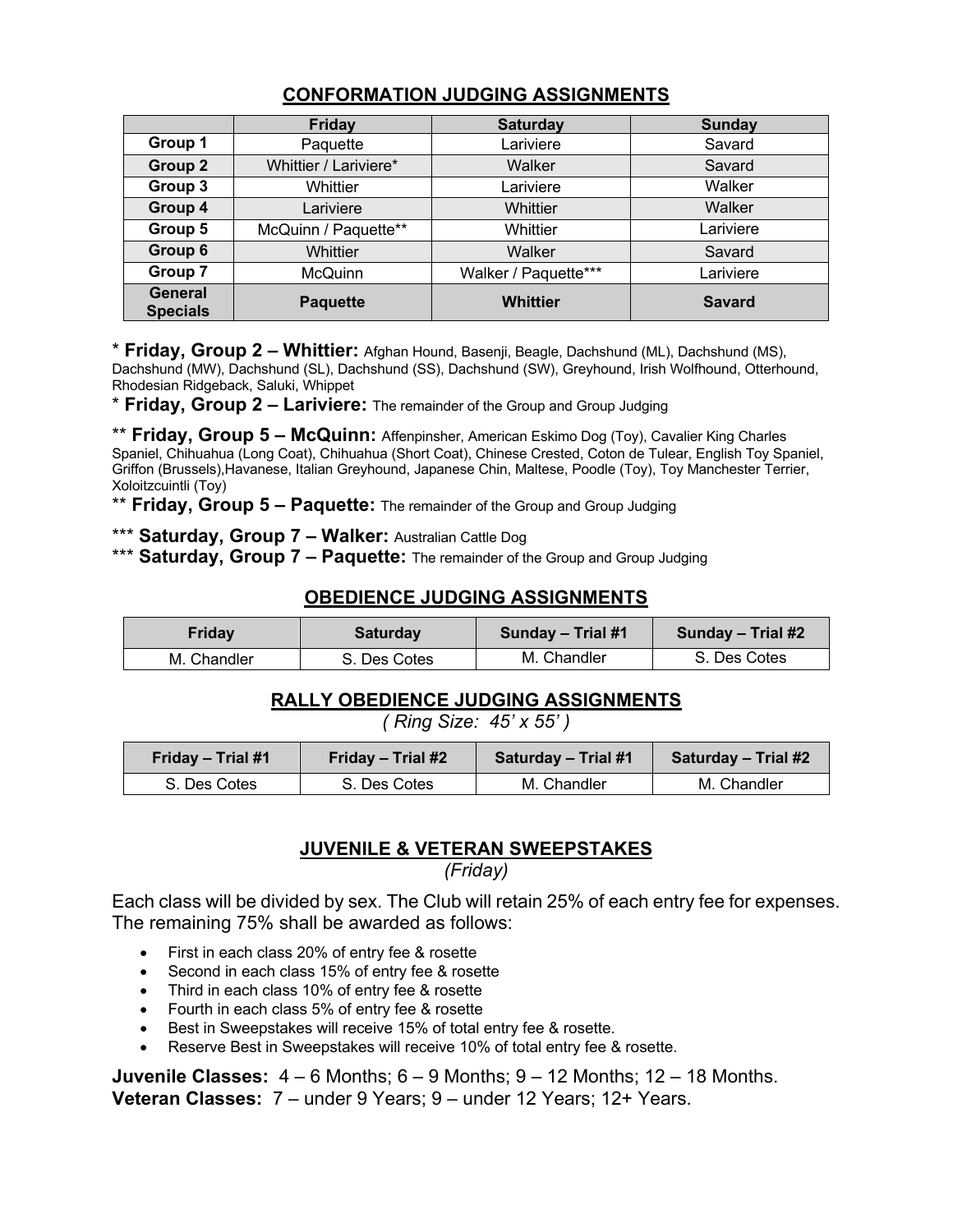#### **CONFORMATION**

*(Please see the CONFORMATION SHOW RULES & REGULATIONS for class description)*

**REGULAR CLASSES** - The following CKC classes (divided by sex; except Specials Only) will be provided:

**Junior Puppy Senior Puppy 12 – 18 Months Canadian Bred Bred by Exhibitor Open Specials Only**

#### **NON-REGULAR CLASSES**

**Baby Puppy Veteran** - Dogs may be spayed or neutered.

#### **OBEDIENCE**

*(Please see the OBEDIENCE TRIAL & RALLY OBEDIENCE TRIAL RULES & REGULATIONS for class description)*

**REGULAR CLASSES** - The following CKC classes will be provided:

**Pre-Novice Novice (A, B, C) Novice Intermediate Open (HA, 18A, HB, 18B) Utility (A, B)**

#### **RALLY OBEDIENCE** - *45' x 55'*

*(Please see the OBEDIENCE TRIAL & RALLY OBEDIENCE TRIAL RULES & REGULATIONS for class description)*

**REGULAR CLASSES** - The following CKC classes will be provided:

**Rally Novice (A, B) Rally Intermediate Rally Advanced (A, B) Rally Excellent (A, B) Master**

#### **ENTRY FEES**

| All Regular Classes - Conformation / Obedience / Rally               | \$32.00  |
|----------------------------------------------------------------------|----------|
| Conformation - Enter all three Shows (same dog)                      | \$90.00  |
| Obedience / Rally - Enter all four Trials (same dog / same Class)    | \$120.00 |
| <b>Baby Puppy</b>                                                    | \$22.00  |
| Veteran                                                              | \$22.00  |
| Exhibition Only (Baby Puppy or Veteran Sweepstakes Only)             | \$12.00  |
| Sweepstakes (Friday)                                                 | \$22.00  |
| TCN Fee (required for any dog without an individual CKC Registration |          |
| Number, Miscellaneous Number or ERN Number, except for dogs          | \$10.50  |
| entered in Exhibition Only)                                          |          |
| <b>PREPAID CATALOGUE</b> (Will not be available at the show)         | \$15.00  |

**(The above fees include CKC recording fees + 5% GST)**

**Booth and Vendor Rental – Please see separate Vendor Form Cardiology Testing – Please see separate Registration Form**

**\* NO RESERVED BENCHING – NO OVERNIGHT BENCHING \***

**\* SHOW AND GO FORMAT (Grooming is Outside by Vehicle) \* \* LIMITED BENCHING INDOORS (No Grooming) \***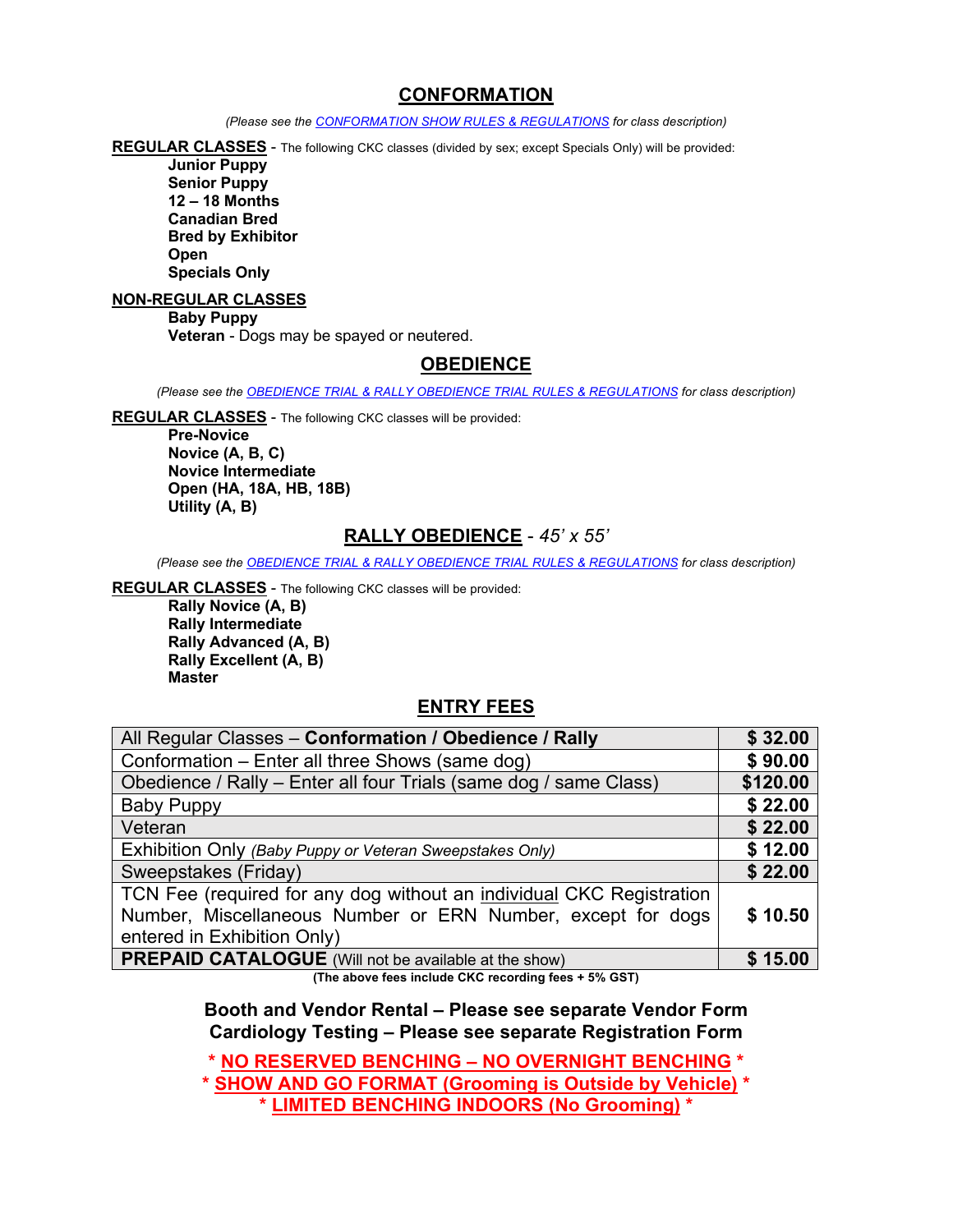# **Dog Show.**ca™

# **ENTER ONLINE @ WWW.DOGSHOW.CA**



A service charge of 10% will be assessed. This includes entries sent online or post using a credit card or interac for payment.

### **Entries may be mailed to**

**TKO Show Services**

**1219 – 18A Street NE, Calgary, AB T2E 4W5 Entries may be paid with Visa, MasterCard or American Express. Online entries can also be paid by Interac, EFT Bank Transfer or Apple Pay.** If paying by credit card, each entry form must include a VISA, MasterCard or American Express number - expiry date - printed name of card holder and authorized signature.

# **CHEQUES SHOULD BE MADE PAYABLE TO: HCKOC**

# **ENTRIES CLOSE: April 21st, 2022 - Midnight CST**

#### **THERE WILL NOT BE ANY DROP BOXES**

Cheques dated after close of entries will not be accepted. **Returned cheques & declined credit cards will be assessed a \$50.00 service charge (Conformation Show Rules and Regulations - Section 8.8).** Please do not send entries by Registered Mail. To comply with instructions issued by the Canadian Kennel Club, we will be unable to accept any entry reaching our Show Secretary after the closing time and date. **Please allow ample time for delays in the mail.**

**ATTENTION FOREIGN EXHIBITORS**: Please note that fees are due and payable in Canadian dollars ONLY. Due to consistently fluctuating currency rates, discounted cheques will not be accepted. Personal Cheques will be accepted, however, they are to be payable in Canadian funds. If you send a cheque in US funds, it must be made out for the full amount of the entry and no exchange will be refunded to the exhibitor. Please do not mark cheques "Payable in Canadian Funds" or "At Par". They will not be cleared by the banks. To simplify the process, we urge that you purchase bank drafts or money orders payable in Canadian funds. Your understanding and cooperation is appreciated. Thank you

NO ENTRY WILL BE ACCEPTED WITHOUT PAYMENT IN FULL. Tendering of an NSF cheque in payment of entry fees will be considered non-payment of entry fees and is an offence punishable by CKC disciplinary action and cancellation of awards.

The owner of a dog entered in this show is entirely responsible for any error in the entering of his dog, regardless of how, or by whom the entry was made.

#### **Overpayments and duplicate entries will be considered a donation to our trophy fund. Thank you!**

#### **WITHDRAWAL OF ENTRIES**

Please note: An exhibitor has the right to withdraw an entry up to the closing date and time as published in the premium list. This may be done by telephone but written or electronic notification must be received by the Show Secretary no later than the official closing date and time. If written notification is not received by that time, the dog will remain entered in the show.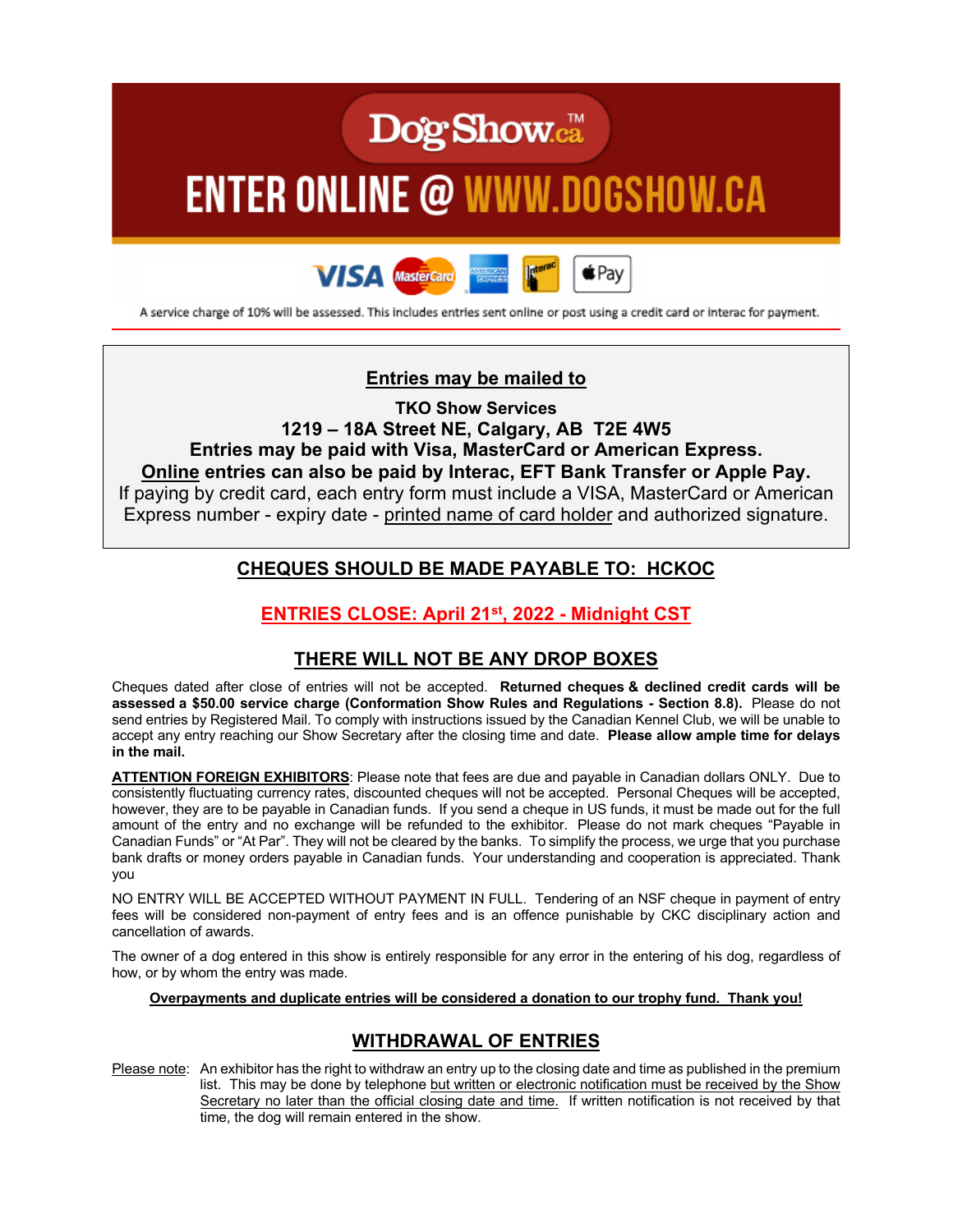#### **PRIZE LIST**

| The Hub City Kennel & Obedience Club will be offering ribbons and/or rosettes |                         |  |  |  |
|-------------------------------------------------------------------------------|-------------------------|--|--|--|
| <b>CONFORMATION:</b>                                                          |                         |  |  |  |
| Best in Show                                                                  | \$100.00 plus a Rosette |  |  |  |
| <b>Reserve Best in Show</b>                                                   | Rosette                 |  |  |  |
| Best Puppy in Show                                                            | \$50.00 plus a Rosette  |  |  |  |
| First in Group                                                                | Rosette                 |  |  |  |
| Best Puppy in Group                                                           | Rosette                 |  |  |  |
| Best Baby Puppy in Group                                                      | Rosette                 |  |  |  |
| Best Baby Puppy in Show                                                       | \$25.00 plus a Rosette  |  |  |  |
| <b>Best Veteran in Group</b>                                                  | Rosette                 |  |  |  |
| <b>Best Veteran in Show</b>                                                   | \$25.00 plus a Rosette  |  |  |  |
| <b>OBEDIENCE:</b>                                                             |                         |  |  |  |
| High in Trial                                                                 | \$100.00 plus a Rosette |  |  |  |
| High in Class                                                                 | Rosette                 |  |  |  |
| <b>Pre-Novice Title Earned</b>                                                | Rosette                 |  |  |  |
| <b>RALLY OBEDIENCE:</b>                                                       |                         |  |  |  |
| High in Class                                                                 | Rosette                 |  |  |  |

*ALL PRIZES ARE TO BE CLAIMED AT THE SHOW – NO PRIZES WILL BE MAILED*

#### **BOOSTER**

**CONFORMATION – FLAT-COATED RETRIEVER SOCIETY OF CANADA** is pleased to consider the breed judging under Yvonne Savard on Sunday, a Booster for Flat-Coated Retrievers. Prizes will be offered for Best of Breed, Best of Opposite, Select Male, Select Female, Best Puppy, Best of Winners, Winners Male, Winners Female, Best Veteran and Best Baby Puppy.

#### **SPECIAL AWARDS**

**OBEDIENCE – AUSTRALIAN CATTLE DOG CLUB OF CANADA** is pleased to offer a prize on Friday, in the Obedience Trial under Margaret Chandler. Rosette and/or suitable prize will be offered for the Highest Qualifying Score earned by an Australian Cattle Dog.

**OBEDIENCE – FLAT-COATED RETRIEVER SOCIETY OF CANADA** is pleased to offer a prize on Saturday, in the Obedience Trial under Susan Des Cotes. Prize will be offered for the Highest Qualifying Score earned by a Flat-Coated Retriever in each Novice, Open and Utility class.

**RALLY OBEDIENCE – AUSTRALIAN CATTLE DOG CLUB OF CANADA** is pleased to offer a prize on Friday, in the Rally Obedience Trial under Susan Des Cotes. Rosette and/or suitable prize will be offered for the Highest Qualifying Score earned by an Australian Cattle Dog.

**RALLY OBEDIENCE – FLAT-COATED RETRIEVER SOCIETY OF CANADA** is pleased to offer a prize on Saturday, in the Rally Obedience Trial under Margaret Chandler. Prizes will be offered for the Highest Qualifying Score earned by a Flat-Coated Retriever in the Novice, Intermediate, Advanced, Excellent, and Master classes.

#### **MAT TIME**

hosted by HCKOC **Conformation** *–* Thursday evening – 6:00 to 7:00 pm (outdoors)

#### **\$10.00 per Dog**

#### **Obedience & Rally Obedience**

Thursday evening – 6:00 to 9:00 pm (indoors, Hall D)

#### **\$15.00 for 10 Minutes**

*(A course will not be provided for Rally Obedience)*

Please register *after April 21* and pay ahead for Obed and Rally mat time by contacting lori.mcgeary@sasktel.net. Conformation Mat time first come first served.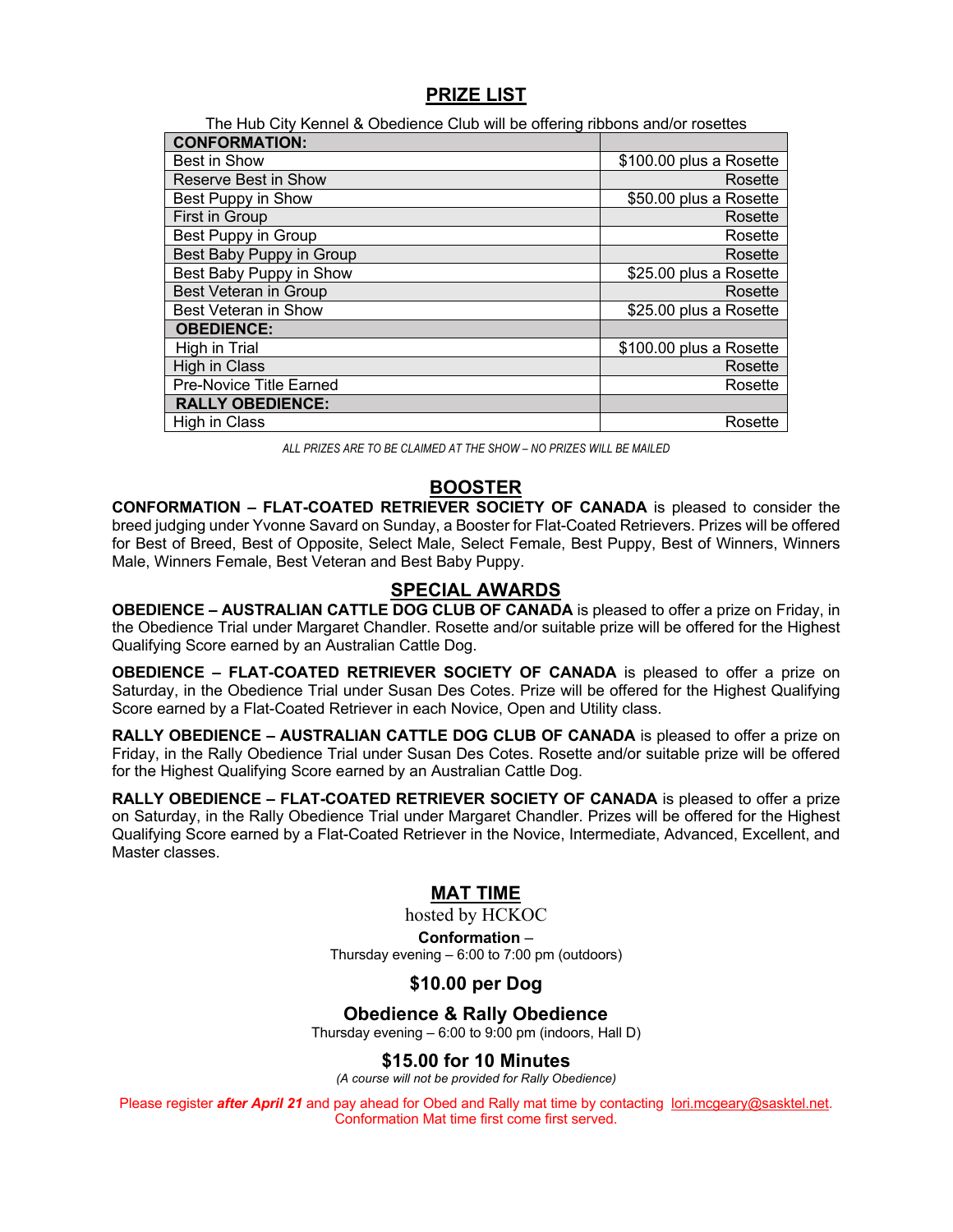#### **ADDITIONAL SHOW INFORMATION**

- 1. Group judging will follow breed judging through to BIS whenever possible. No two groups will be judged simultaneously. Should a conflict arise, the Chief Ring Steward will determine which Group will be judged first.
- 2. There will not be any dog bathing facility at this show. Spiffy Pet Wash and Pet Value have dog washing facilities if required.
- 3. THE SCOOP-UP BYLAWS WILL BE STRICTLY ENFORCED! Exhibitors are responsible for any accidents their dogs have in the rings or elsewhere. This is a **SELF CLEAN** show.
- 4. Show site will open daily at 7:00AM and close 6:00PM or an hour after BIS or end of obedience trial witch ever is later.
- 5. Dogs will **NOT** be allowed to stay in the building overnight.
- 6. There will be an "In-Transit" area.
- 7. The entire show site is designated "**N O S M O K I N G"**

#### **GENERAL INFORMATION**

- 1. **Conformation Show Rules and Regulations** are available from the **Canadian Kennel Club** or can be viewed online.
- 2. The Show Superintendent will be in full charge of the show which will be governed by CKC rules.
- 3. Entries will be acknowledged after entry closing, with receipt, judging schedule and exhibitor passes. If such acknowledgement is not received one week before the show date, please contact the Event Secretary.
- 4. "It shall be the duty and obligation of the show-giving club to see that a judge, club official, volunteer or any participant at an event held under these rules is not subject to indignities" – **Conformation Show Rules and Regulations** - Section 19.7.
- 5. We welcome all exhibitors and spectators, including persons with disabilities. If you require accommodation of a disability, please make your accommodation known to the club in advance. Please contact the show secretary by entry closing to ensure that we can do our best to accommodate your needs.
- 6. No dog may be brought on the grounds or premises of an event if it:
	- Is known to have distemper, parvovirus, kennel cough or other communicable diseases;
	- Has recovered from distemper, parvovirus, kennel cough or other communicable diseases within the last 30 days (prior to the event);
	- Has been housed within 30 days prior to the event on premises which there existed distemper, parvovirus, kennel cough or other communicable diseases.

#### **THE PRECINCTS OF THE SHOW SHALL BE THOSE AREAS EXCLUSIVELY DESIGNATED FOR USE BY THE HCKOC**

#### **ATTENTION ALL CANADIAN EXHIBITORS!**

#### *CKC Non-Member Participation Fee*

- a) An annual non-member participation fee for awards and titles will be charged to a Canadian non-member of CKC.
- b) In order to protect the awards/titles earned, the non-member will have a choice either to become a CKC member or to pay the non-member participation fee. Failure to comply within 30 days of notification will cause all awards and titles to be cancelled.
- c) These fees apply only to dogs wholly owned by Canadian resident non-CKC members and are not applicable to CKC members.

\*Please note that the CKC Membership Application and the Non-Member Participation Fee forms can be downloaded here. If submitting a Membership Application, please ensure that you also complete the Non-Member Participation Fee form so that we are aware of the dogs involved.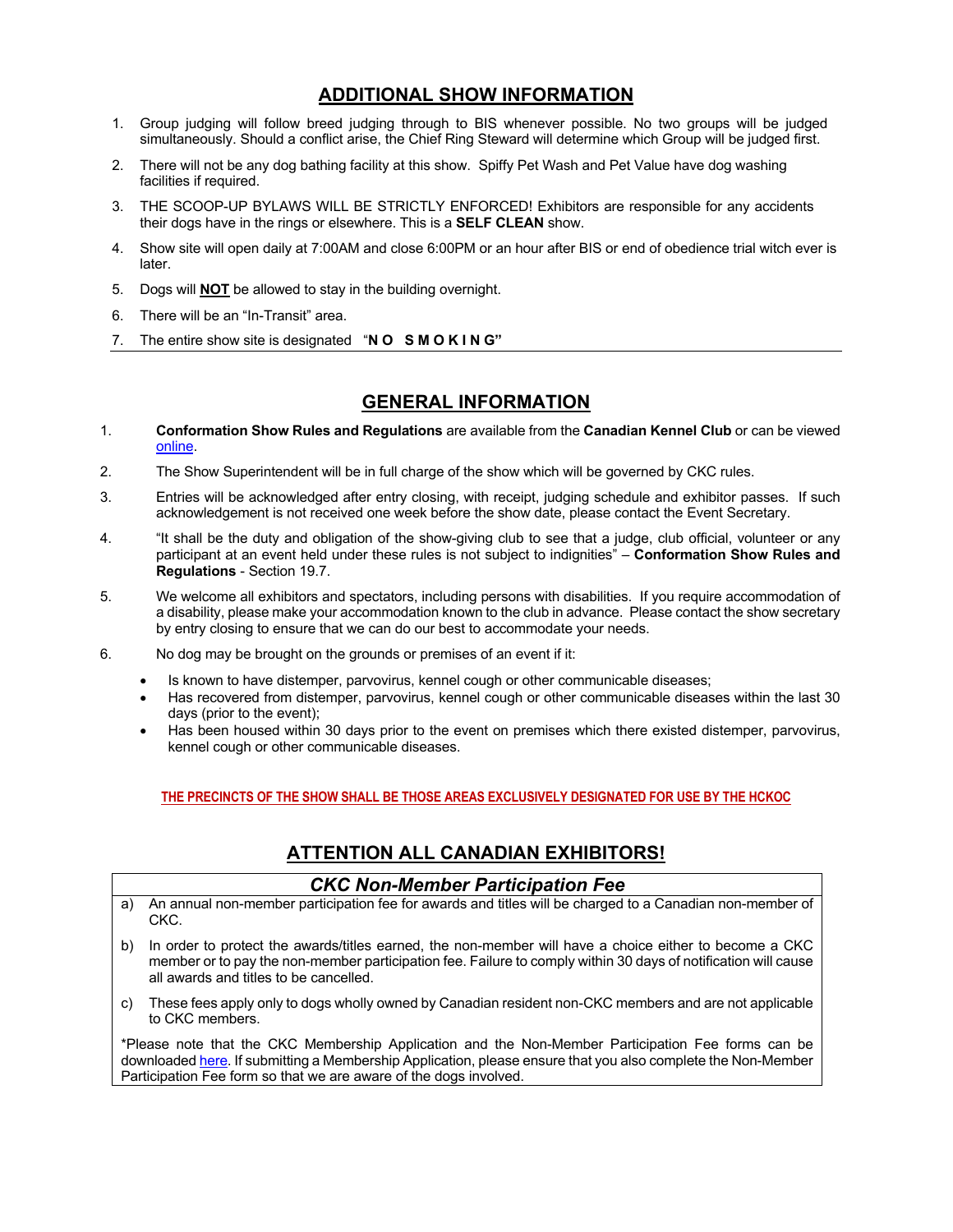# **ATTENTION ALL FOREIGN EXHIBITORS!**

All dogs that are foreign-born and foreign-owned and enter Canada for the sole purpose of entering CKC (Canadian Kennel Club) events will no longer require a CKC registration number but will require an **ERN - Event Registration Number**. This ERN does not register a dog with CKC for breeding purposes as defined in the Animal Pedigree Act but rather enables a foreign-owned dog to be awarded titles by the Canadian Kennel Club. Each dog must have its own number. To obtain an ERN, mail or fax a photocopy of the dog's registration certificate with certified cheque, money order, VISA or MasterCard number (expiry date, cardholder's name and signature). Provide your complete address for return of the ERN to you. ERN MUST BE APPLIED FOR WITHIN 30 DAYS OF FIRST DAY OF ENTERING A CKC EVENT. A CKC ERN registration form can be downloaded here.

#### **INFORMATION FOR US EXHIBITORS ON ENTERING CANADA**

• To enter Canada from the States, US Citizens must show proof of identity; however, to enter back into the United States, all US Citizens must have a valid Passport or Approved Secure Travel Document*.*

• Please be aware that all dogs must have a valid rabies certificate to cross the border. A valid rabies vaccination that has been given at least 30 days prior to entry into Canada is required.Government regulations require a rabies vaccination certificate be provided for each dog. NOTE: Dogs less than three months of age do not require rabies vaccination.

### **CHAMPIONS AND CHAMPIONSHIP POINTS**

Section 1. A dog awarded WINNERS at a championship show held under these Show Rules shall be credited with a number of championship points (ranging from 0 to 5) and the determination of the number of championship points to be credited to a dog awarded WINNERS shall be provided hereunder.

Section 2. The schedule to be employed in the determination of the number of points to be allocated to a dog awarded WINNERS shall be as follows:

| …neting*               |  | w | $\sim$<br>$+ -$<br>LO | $\overline{A}$<br>$AD^+$<br>ιυ<br>. . | $\sim$<br>more<br>$\alpha$ |
|------------------------|--|---|-----------------------|---------------------------------------|----------------------------|
| <br>allocated<br>UIILS |  |   |                       |                                       |                            |

**\*** includes the dog awarded Winners

In counting the number of eligible dogs in competition, a dog that is disqualified, dismissed, excused or ordered from the ring by the judge shall **no**t be included in the calculation for championship points.

To determine the number of championship points earned by a dog awarded WINNERS, total all the dogs in competition which the dog defeated directly or indirectly, for the highest of the following official breed awards: Winners, Best of Winners, Best of Breed or Best of Opposite Sex and then consult the schedule as set forth above.

The new system provides for additional points, provided that the dog has defeated another dog, either at the breed level or at the group level, if a dog awarded WINNERS also placed in the Group, as listed hereunder.

| <b>BREEDS COMPETING</b><br><b>AT GROUP LEVEL</b> | <b>PLACED</b><br><b>FIRST</b> | <b>PLACED</b><br><b>SECOND</b> | <b>PLACED</b><br><b>THIRD</b> | <b>PLACED</b><br><b>FOURTH</b> |
|--------------------------------------------------|-------------------------------|--------------------------------|-------------------------------|--------------------------------|
| 13 or more Breeds                                |                               |                                |                               |                                |
| 10 to 12 Breeds                                  |                               |                                |                               |                                |
| 6 to 9 Breeds                                    |                               |                                |                               |                                |
| 5 Breeds                                         |                               |                                |                               |                                |
| 4 Breeds                                         |                               |                                |                               |                                |
| 3 Breeds                                         |                               |                                |                               |                                |
| 2 Breeds                                         |                               |                                |                               |                                |
| 1 Breed                                          |                               |                                |                               |                                |

A class dog awarded Best in Show at an all-breed championship show will be credited with five points inclusive of any points earned at the breed or group level. In no case may a dog earn more than 5 points at any single show.